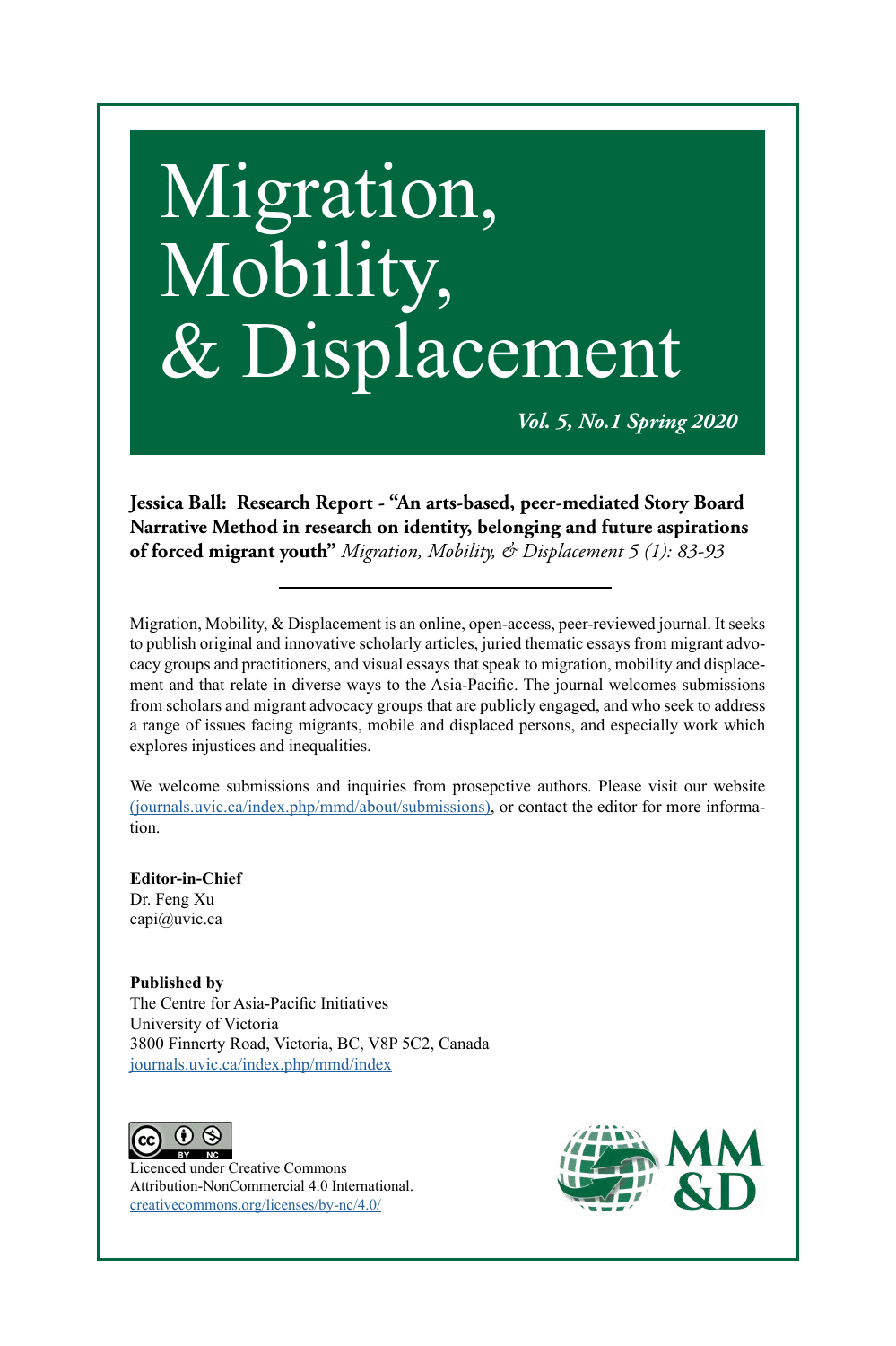# **An arts-based, peer-mediated Story Board Narrative Method in research on identity, belonging and future aspirations of forced migrant youth**

# **Jessica Ball**

Jessica Ball, MPH, PhD, is a professor of Child and Youth Care at the University of Victoria, Canada. She has worked as a researcher and consultant for international organizations, governments, and community organizations in Asia, North America and Africa to develop and reform policies affecting the well-being of children, youth and families, and to strengthen local capacity to implement policies. She currently leads a multi-sited investigation of the experiences of forced migrant youth in Southeast Asia. She has published over 140 peer reviewed journal articles, chapters, and three books. Her achievements have been recognized by numerous national and international awards.

#### **Abstract**

*An innovative, arts-based, peer-mediated Story Board Narrative method of data collection in an ongoing, multi-sited Youth Migration Project is described. The research explores negotiated identity, belonging and future aspirations of forced migrants aged 11 to 17 years old living temporarily in Thailand and Malaysia. The unique data collection method centres meaning making by youth about their forced migration and adaptation in often hostile and precarious conditions. Primary data are youths' narrative accounts of an arts-based Story Board that each youth creates over a four week period and then presents to a small group of migrant peers. Follow-up sessions invite youth to revise their Story-Board and their narrative, with inquiry led by peers rather than research facilitators. The method positions youth as experts and in control of their own stories. Story Board Narratives are audio-taped, transcribed, and content analyzed by a team of investigators who also have migration experiences. Unlike other visual methods that prescribe drawings and focus on the visual production, this method allows youth to direct their own visual representations and the narrative associated with them. The method enables a developmental process whereby youths' introspection, discussions, and representations of the impacts of forced migration evolve over time. This emergent, participatory, arts-based method as the centerpiece in a mixed method research design yields richly nuanced and often unexpected findings that may not have been generated through methods that are more prescriptive, structured, investigator-centered, and deductive.* 

*Keywords: Story Board, Narrative, Arts-based Research, Visual methods, Forced migrants, Refugees, Youth, Youth-centred, Mixed methods*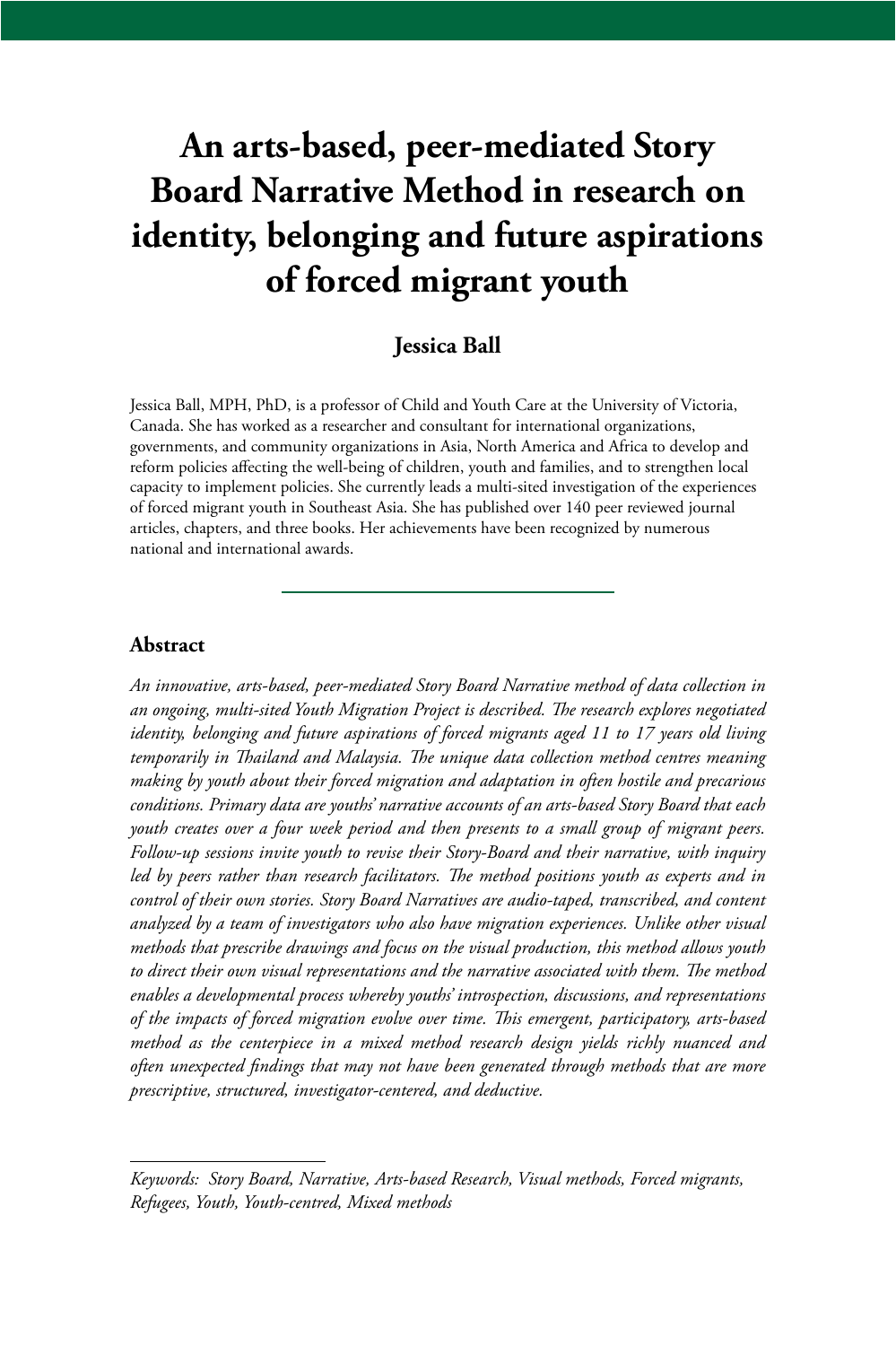#### **Introduction**

A peer-mediated, Story-Board Narrative (SBN) procedure is described in this article as a promising new approach to research exploring the experiences of migrant youth. The method combines the known advantages of methods that are both visual and that call upon participants to give detailed, free-flowing accounts of the meanings they ascribe to their migration experiences in terms of identity, belonging, and implications for their future. The method also appears to have transformative impacts which participants noted as an unexpected benefit. This article begins with an overview of the research project for which the SBN method was devised, called the Youth Migration Project and describes how the method has been implemented. The method is then considered in the context of other arts-based research methods which, when integrated with mixed methods research, have potential to create new knowledge about the impacts of forced migration on young people. The distinctiveness of the SBN method as a more developmental, dynamic, and youth-centred approach compared to other methods is discussed. Finally, the article comments on the potential for the SBN method to be adapted and used in future research and psychosocial interventions with forced migrant and refugee youth.

#### **Arts-based research**

Arts-based research is now generally accepted in social science research (Carless & Douglas, 2016). In arts-based research, three broad categories of methods—handmade, digital, and performance—are used to collect, generate, analyse, and/or disseminate data (Fraser & Sayah, 2011; Mitchell, Theron, Stuart, Smith, & Campbell, 2011; Tao & Mitchell, 2011). Typically the participants produce the artwork, and the art may be used as the primary data for interpretation. In some research, artwork is understood as a form of text to be interpreted, and serves a catalytic function either in one-to-one discussions about an individual's artwork (e.g., Mitchell et al., 2011) or in group discussions about collective experiences (e.g., Bianchi, 2009; Wang & Burris, 1997). For instance, Wang (2016) describes art-based narrative interviewing in which participants draw while being interviewed. It is based on the presumption that drawing facilitates the participatory process and invites consideration of "intersubjective truths" (p. 41). Dialogue is also the primary research data in methods using photographs as a catalyst for discussion, such as photovoice (Tao & Mitchell, 2010) and photo elicitation (Samuels, 2007). Clover (2011) comments that in arts-based research, the goal of art is usually to disrupt taken-for-granted assumptions or received knowledge, or at least open these up to consider more (often suppressed) vantage points and ways of knowing about the human experience under investigation. In the Youth Migration Project, an arts-based method was chosen as a catalyst for youth to provide in-depth accounts of their migration experience and its impacts on key aspects of their development. The Youth Migration Project drew on a rights-based framework that centres youth's own understandings of their rights, goals, and psychosocial needs and assists them to make their views known (Lundy & McEvoy, 2012). The goal is to generate a more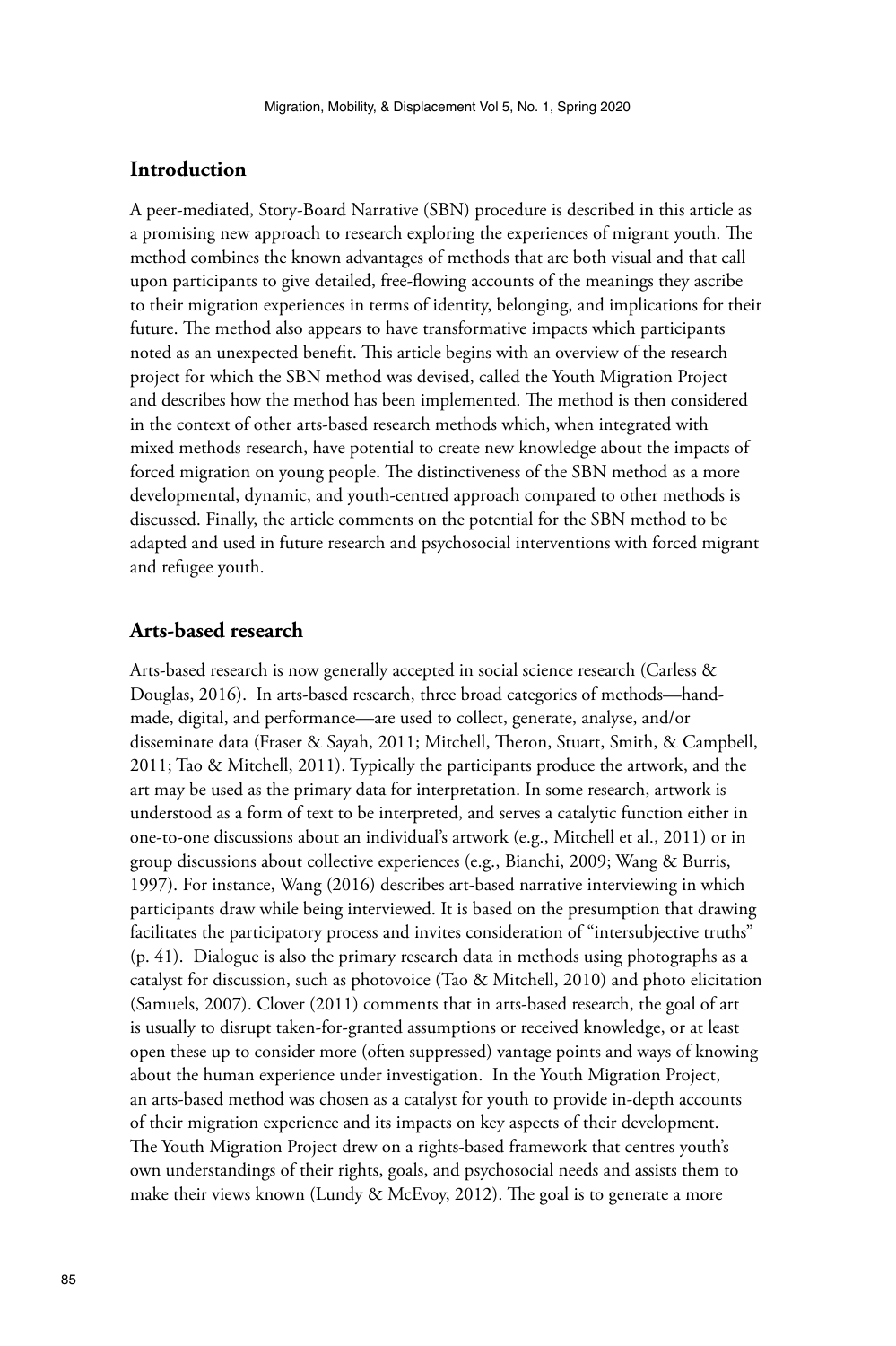differentiated and nuanced understanding of youth who are forced to migrate to disrupt or at least provide a balance to prevalent, adult-centred, monolithic representations of young forced migrants as passive, developmentally derailed or victims lacking agency or voice. The Youth Migration Project is positioned within the broad field of applied developmental psychology and the broad perspectives of sociocultural theory, transnationalism, and deconstructionism. Resting on decolonizing, critical and feminist epistemologies, it combines arts-based research and mixed methods research (e.g., see Archibald & Gerber, 2018).

#### **Research context**

The SBN method was created by the author for use in the Youth Migration Project, involving forced migrant youth aged 11 to 17 years living temporarily in Malaysia and Thailand. The project explores how youth continuously re-negotiate their identity, sense of belonging and future aspirations over the course of their migration journeys, which often extend over several years and countries. Living without access to normative entitlements, compounded by specific traumas, it is generally understood that many forced migrant and refugee youth suffer from loss of a sense of self-worth, belonging, and hope for their future (International Organization for Migration, 2017; Pejovic-Milovancevic et al., 2018). The SBN method was devised as a medium for youth to represent their journeys, including how they make meaning of their exodus from their home country and adapt in often hostile and precarious conditions in transit. Primary data are youths' narrative accounts of their migration 'Story Board.' Combining artsbased research with mixed methods research, data collection is also carried out through questionnaires, observations, and document review. To date, participants have included 52 girls and boys from Myanmar, Iran, Afghanistan, Pakistan, Saudi Arabia, Sudan, Somalia, and Yemen, living in Malaysia with the status of 'illegal aliens.' Sixty per cent of youth participants were proficient in English, the other 40 per cent had rudimentary English and required a translator or an investigative team member who spoke the same language as they did.

#### **Story Board Narrative Method**

Through a purposive sampling method, youth who are forced migrants are recruited through informal schools and social service centres such that participants are already familiar with some other youth in the research sample. Youth self-select into peer groups of 4 to 8 members, usually on the basis of their age, school group, or primary language. Each youth is provided with a kit of art supplies (e.g., coloured pens and pencils, glue, scissors, paint, coloured papers, cloth, etc.) and a large, durable poster board (approximately 50cm X 80cm). It is emphasized that no art skills are needed: the goal is not to create an 'artistic', aesthetically pleasing, linear or complete piece of art per se. Instead, youth are encouraged to be as creative, messy, gestural or orderly as needed to communicate their experiences, and they are shown Story Board examples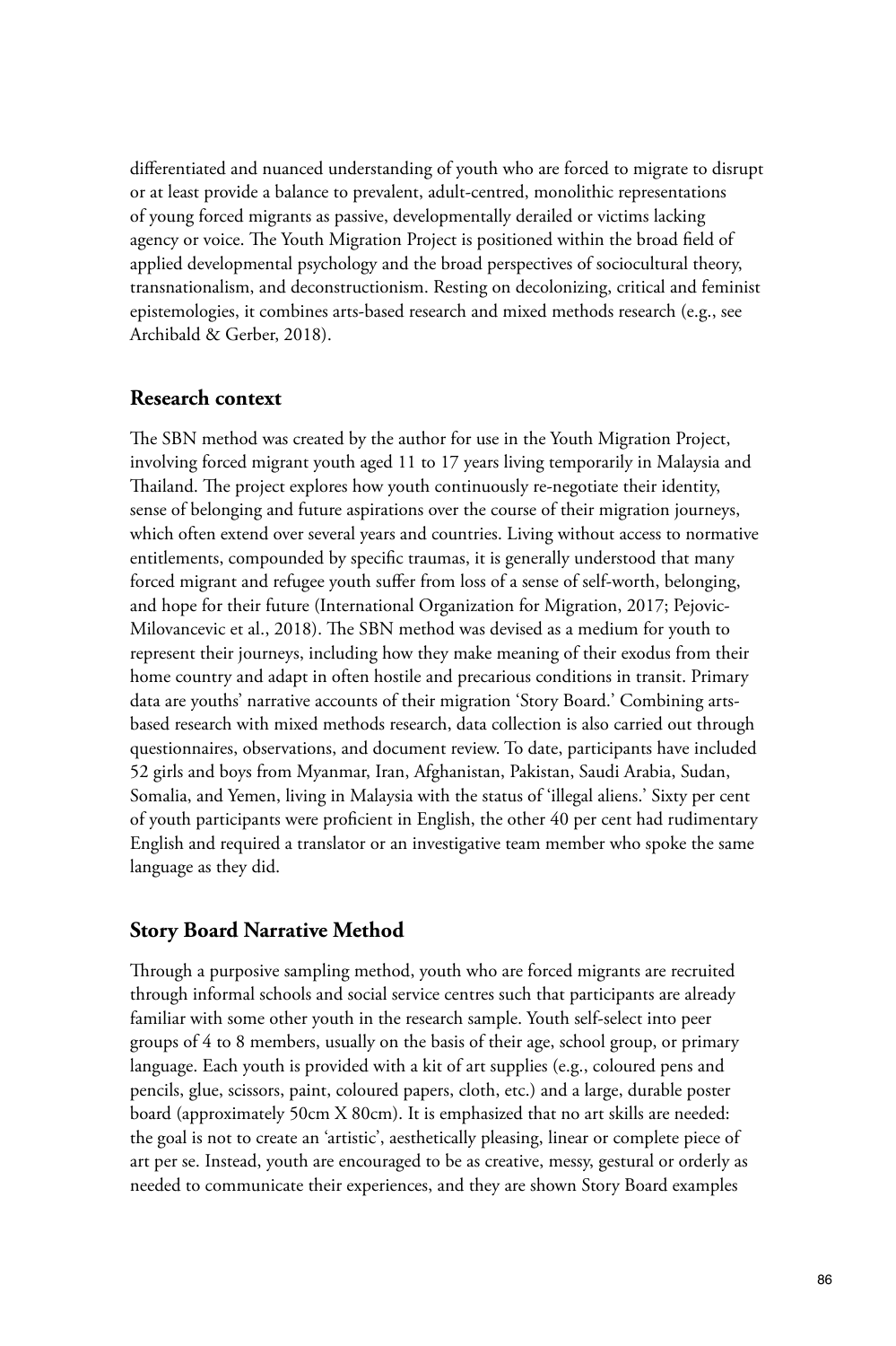

Participant in the Youth Migration Project. Photo credit: Lamouchi/Tse/Ball

illustrating different approaches. They are asked to represent their migration journeys, and especially their sense of who they are, where they belong, and how they envision their future. Initial peer group meetings are used to facilitate discussion among the youth about what these concepts might mean. However, these concepts are deliberately left open-ended to avoid pre-empting the meanings youth ascribe to them or how they might wish to express and integrate them into their Story Board and subsequent narrative. Each peer group meets weekly for four to five weeks, first to receive the materials and discuss the task and main concepts, and subsequently to hear each member's narrative account. Participants volunteer to present their Story Board when they feel ready to show and explain it. Each SBN takes from 10 to 45 minutes. After a SBN, peers in the small group ask the narrator questions seeking clarifications, examples or elaborations of aspects of the story. A research team member facilitates this process and it ends with the facilitator asking the narrator questions. SBNs, including the peer mediation process, are audio-taped, transcribed, and content analyzed by a team of investigators who also have migration experiences. In the iterative-inductive manner of grounded theory building (Glaser, 1992), informal review of an SBN transcript typically gives rise to questions for the narrator, which are pursued in a follow-up session led by a research team member either individually or in the peer group setting. During the follow-up session, youth are invited to add to or revise their Story Board and their narrative. This opportunity for revision was initiated after some of the youth asked if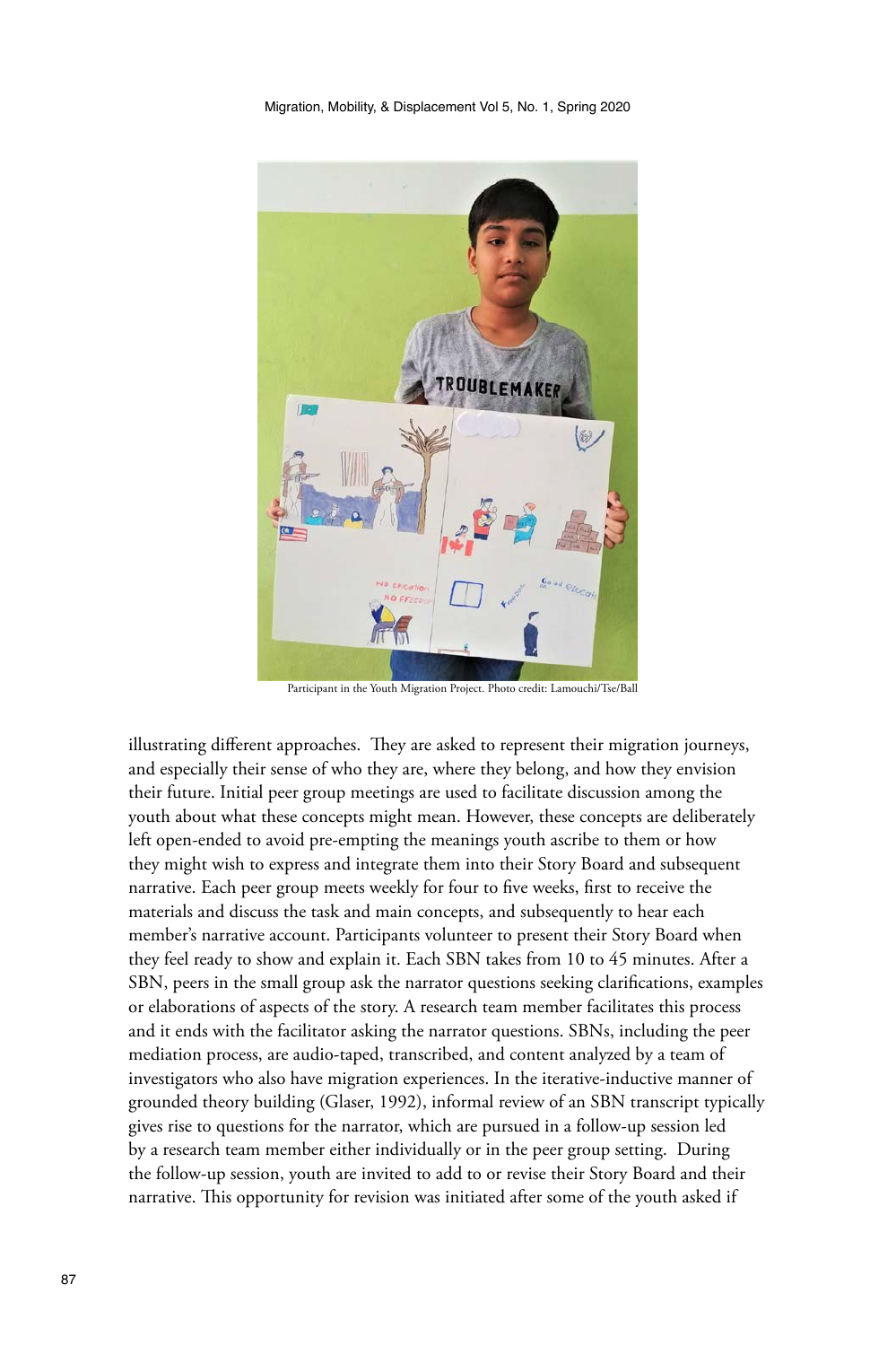they could make ongoing changes to their Story Board. Follow-up sessions are also audio-taped, transcribed, and content analysed.

#### **Advantages of the Story Board Narrative method**

The main purpose of arts-based research is its generative and potentially transformative potential (Bagley & Castro-Salazar, 2012). The SBN method is an alternative to investigator-driven and institution-centred data collection procedures. Studies of migrants and refugees often pursue questions relevant to institutional agendas such as humanitarian aid, education assistance, and government surveillance, employment policies, child welfare or detention practices. Increasingly, critical, decolonial and feminist perspectives have demonstrated the potential for fresh perspectives and insights to flow from using research methods that make visible and audible the experiences and accounts of marginalized and silenced people, including migrants and asylum seekers (e.g., Haaken & O'Neill, 2014). Youth Migration Project participants have commented that the use of the SBN method enables them to tell their own stories in their own words, according to their own timeline, sequence, and level of detail - including or leaving out aspects of experiences as they wish. Parts of the Story Board that appear left out of the narrative are significant, and peers often inquire about these omissions. Probes and encouragements are led by peers rather than the researchers: what peers find in common, interesting, humorous, or disturbing is also illuminating for the research. arts-based research does not claim to objectively represent experiences, but rather engages subjectively with participants through "critical cultural engagement" (Bagley and Castro-Salazar, 2012, p. 240).

Unlike many arts-based methods, which focus on the visual product and rely upon an outside 'expert's' inferences about it, the visual production in the SBN method is mainly a stimulus and reference point for a youth's narrative account and their peers' musings about it. The SBN method reflects the premise of the Youth Migration Project that forced migrant youth are always social actors and active subjects, not powerless or passive victims: youth demonstrate agency when creating their Story Board from a blank canvas, selecting what to highlight, how to explain its meanings, what to elaborate upon and what to hold back. This process overcomes power imbalances that exist in traditional research methods which often constrain agency by prescribing what or how to draw, paint, photograph, or write about, or use prepared questionnaire, interview or focus group protocols. Each youth is positioned as the expert in making meaning of their own migration and its impacts, and is in control of their story. The SBN method makes room for non-linear, non-discursive, and metaphorical representations of experience as youth creatively find and refine ways to open their private experiences of migration to the empathic scrutiny of migrant peers and researchers. What emerges through art may not have become known if participants had to start with oral or written language alone (Van Lith, 2014). It provides an opportunity for youth with various home languages, or with little oral fluency due to trauma, to start with a visual medium to convey their story. Yet, the youth's narratives and responses to peers'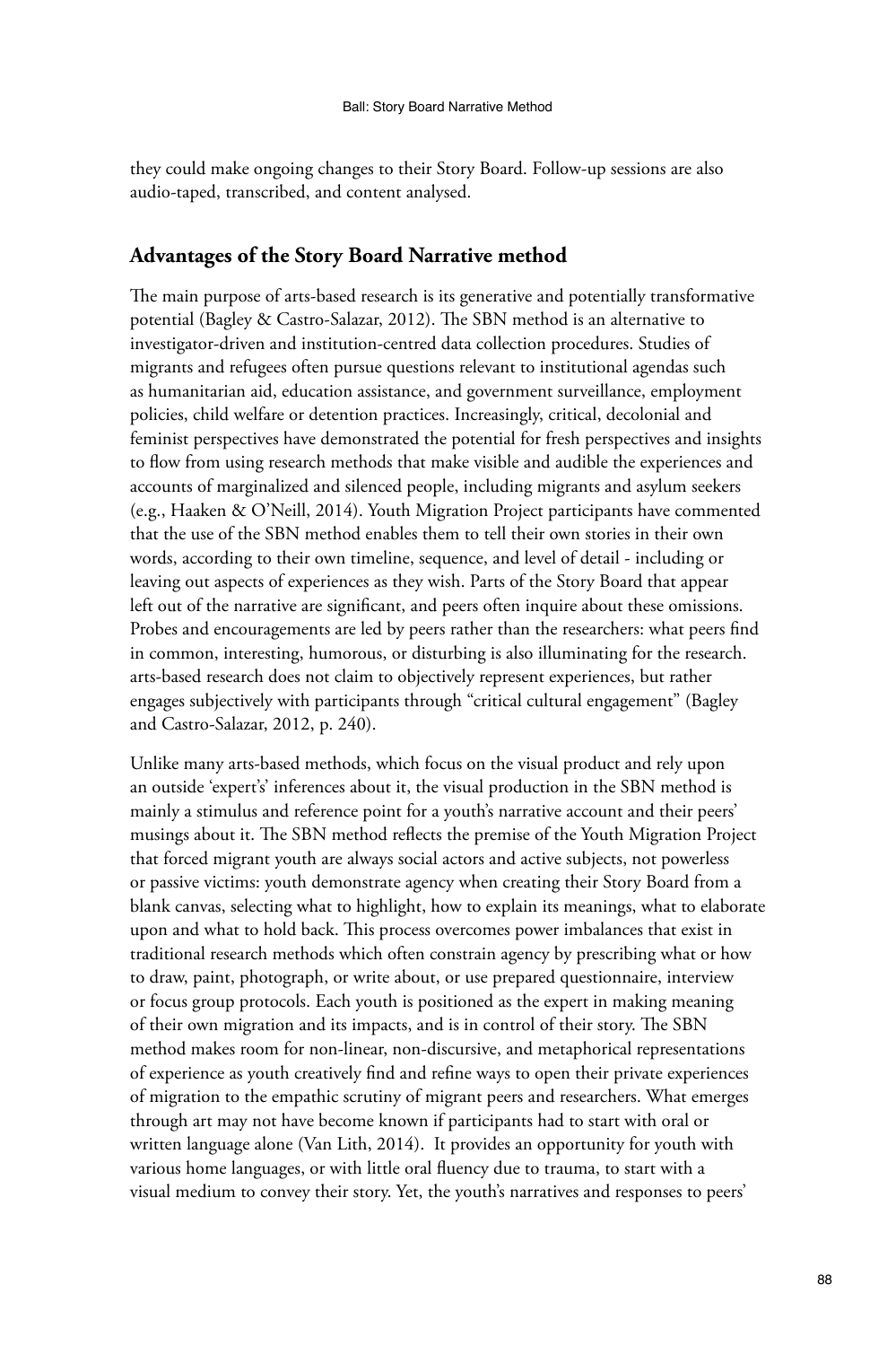probing questions and empathic reflections have yielded deeply revealing and nuanced accounts of their experience than the visual production itself. In the SBN process, youth generally do not restrict their narrative to explaining the images on their Story Board; as they explain one part of their board, their narrative often deepens to include background information, thoughts, feelings, and other associations. In the traditions of arts-based research and mixed methods research, central use of the SBN data aims to create new knowledge about forced migration in the intersubjective space where meaning making is co-produced by the narrator, their peers, and a facilitator who is also a migrant.



Participant in the Youth Migration Project. Photo credit: Lamouchi/Tse/Ball

Other visual methods typically collect and interpret productions obtained at a single time point. While this may be the only option in some situations where the setting is chaotic or where migrants are rapidly moving on, there is a risk of conveying that the ways they make meaning of their experience or its impacts are static, rather than constantly evolving. With the SBN method, youth work to fill up their Story Boards incrementally over several weeks, adding and changing elements and occasionally starting over with a new board. The SBN bears some similarities to the use of visual arts in a therapeutic workshop procedure developed specifically for refugee youth called the Tree of Life (Ncube, 2006; Stiles, 2019). This procedure invites youth to visually represent and then narrate their migration experiences through the provided metaphors of trees and forests (Jacobs, 2018; Stiles et al., 2019). Studies suggest that youth respond positively to this procedure and that it can promote healing and connection to other refugee youth. In contrast to the SBN method, the Tree of Life procedure asks youth to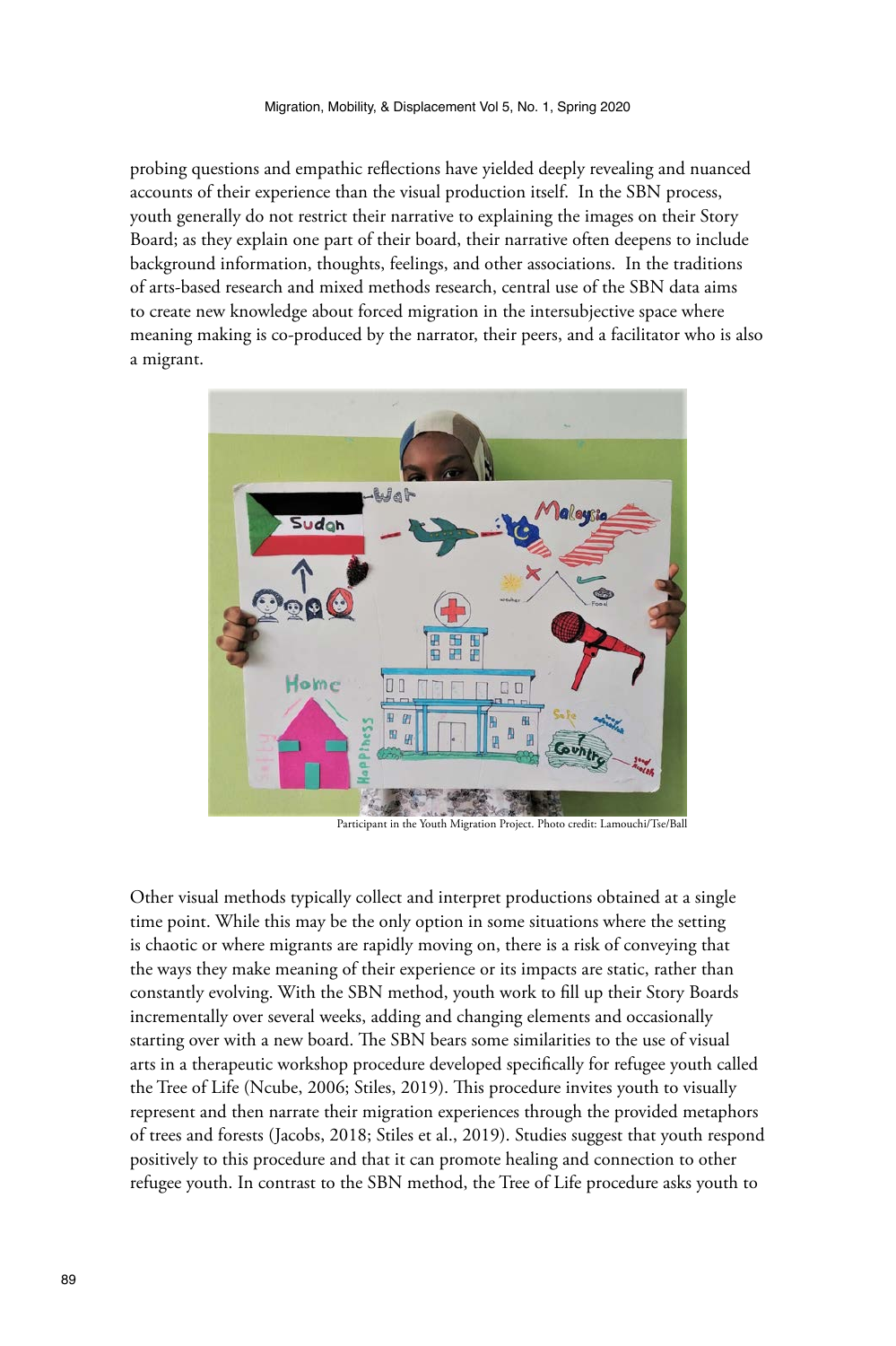fit their experiences into provided metaphors and categories, and it is done at one point in time. The longer time period used for the SBN method allows for a developmental and dynamic process, in which a youth can elaborate their self-representation over time and across multiple discursive opportunities with peers, the research team, and others as they plan what and how to represent their story on a blank canvas.

Several youth have commented that the task of filling up a blank canvas is daunting at first, and calls them to think deeply about how various aspects of their experiences have impacted how they see themselves, where they belong, and future possibilities. For example, one youth arrived at the first SBN sharing session with her Story Board blank. This was part of her story: she explained that in her home country, Afghanistan, she was "a person", and now she is "a non-person". She described how she actively suppresses memories and feelings about her home and migration experience. After three weeks listening and responding to her peers' SBNs, she began to fill up her Story Board, expressing excitement and relief in doing so, as if waking from hibernation. She was among several other youth who asked if they could continue to work on their Story Board after their participation in the project was over. Thus, the SBN method acknowledged youths' dynamic, developmental process in which their stories are everchanging. Youth are on the move and so are their stories, identities, sense of belonging and future possibilities.

### **Illustrative outcomes of the SBN method**

Findings of the Youth Migration Project will be reported elsewhere. Yet it is useful to exemplify a few insights yielded by the SBN method that may not have emerged by relying on more structured, traditional methods. (1) Youth overwhelmingly describe their response to migration as a project including certain presuppositions, values, external constraints and opportunities, goals, tasks, and sought-after outcomes. (2) Youth describe the tremendous physical and psychological toll exacted by armed conflict, gender-based violence, and persecution in their home countries and life in generally hostile communities and a country that views them as illegal aliens. (3) Youth describe that migration is challenging yet also filled with new opportunities, especially for girls. (4) When youth are seriously struggling, the most significant sources of ongoing emotional distress and sense of instability are the negative changes that migration creates for family relationships, and the risk of long-term detention of adult family members who are working illegally to support their family. (5) For migrant youth, the primary source of social support, information needed to adapt, and hope for the future is their peer group, which is similar to sedentary youth in high income countries who are the subjects of most mainstream developmental research. (6) Exile often fuels a long-term goal to help others in the home country through human service work or political activism. As other exploratory studies of forced migrant and refugee children have suggested (e.g., Sullivan et al., 2016), living in extremely difficult circumstances does not necessarily mean that all youth will experience only subtractive effects on their identity, belonging, and future aspirations development and wellness.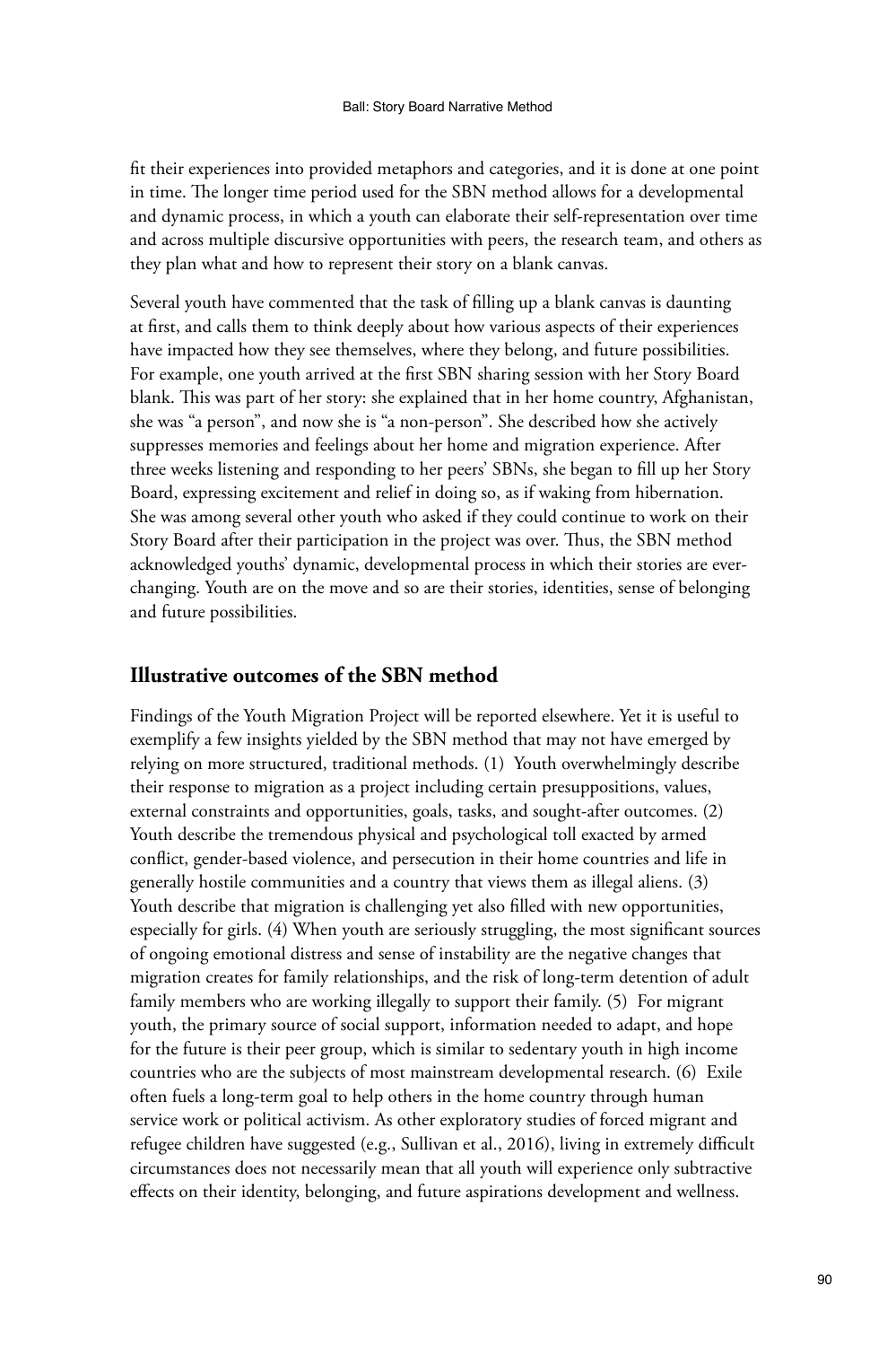Participants in the Youth Migration Project describe additive effects of their mobility and immersion in unfamiliar social, cultural and linguistic ecologies while in transit.

The SBN appears to normalize youths' experiences of struggle and their persisting optimism despite difficult circumstances, resulting in a positive impact on their mental health and social support. There is limited evidence about the psychosocial development, mental health or effects of interventions for youth who are still in transit. Most evidence-based interventions for forced migrant youth are based on Euro-Western concepts and implemented with youth after they are resettled (Bennouna et al., 2019; Sullivan & Simonson, 2016). In the Youth Migration Project, youth have described how creating a Story Board, sharing their "back story" and current context of their mood and behaviours, and hearing responses from peers with similar experiences, gives them a tremendous sense of relief and normalizing reassurance. Youth have described feeling relieved to "get the story I keep telling in my head out" and "having my friends and you take real time to listen to how I try to make sense of what's happened and what I'm trying to do about my situation." Youth welcome hearing their peers' stories and feeling: "Now I know that I am not the only one who struggles [from being a migrant]."

They described increased empathy for their migrant peers as a consequence of hearing and responding to their SBNs. Yet the SBN is less intimate, foreign, and costly than an explicitly therapeutic intervention, which might also be seen by some youth as too intrusive or deficit-focused. Service practitioners who have assisted in recruiting participants have also commented on the positive impacts of participating in the Youth Migration Project on youth. They have noted that the method appears to help youth "open up" about their experiences, and that the SBN method is culturally safe, strengthbased, feasible in terms of the capacity of local service practitioners to learn the method, and practical in terms of the resources required.

## **Future applications**

The SBN method is promising for research involving a variety of populations, particularly those having ongoing experiences that have unsettled their sense of self and belonging. It is particularly useful for those who may need a more self-paced, incremental, and non-verbal way to begin to represent and prepare to share their story compared to a single session visual arts procedure or an oral interview or focus group. Given unprecedented numbers of forced migrant youth globally (UNICEF, 2016), there is an urgent need to incorporate their perspectives in research in order to understand their experiences, needs, and goals. In terms of knowledge creation, there is much to learn from forced migrant youth about psychosocial development when a young person's world has been destabilized and their identities, belonging and futures have been disrupted through forced migration. The developmental, dynamic, youth-centred SBN method has promised an open-ended opportunity for youth to demonstrate their agency and for theorists to access the meaning-making processes of youth on the move.

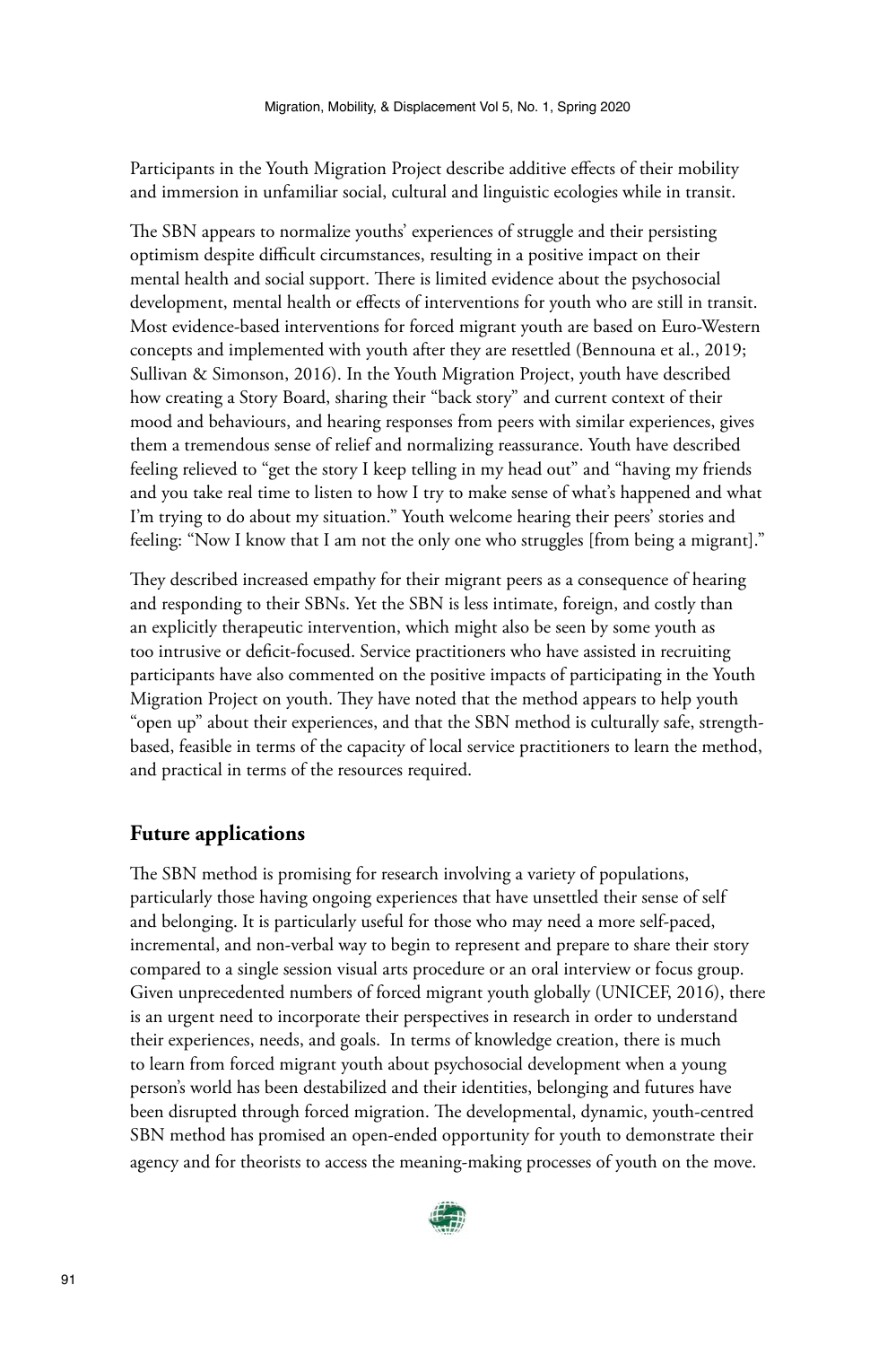# **References**

Allen, L. (2008). Young people's 'agency' in sexuality research using visual methods. *Journal of Youth Studies*, 11(6), 567-577.

Bagley, C. & Castro-Salazar, R. (2012). Critical arts-based research in education: Performing undocumented historias. *British Educational Research Journal*, 38(2), 239- 260.

Bennouna, C., Khauli, N., Basir, M., Allaf, C., Wessells, M., & Stark, L. (2019). School-based programs for Supporting the mental health and psychosocial wellbeing of adolescent forced migrants in high-income countries: A scoping review. Social Science & Medicine, 112558.

Bianchi, J. (2008). More than a body's work: Widening cultural participation through an international exploration of young people's construction of visual image and identity. *JADE*, 27(3), 293-308.

Burck, C., & Hughes, G. (2018). Challenges and impossibilities of 'standing alongside' in an intolerable context: Learning from refugees and volunteers in the Calais camp. *Clinical Child Psychology and Psychiatry*, 23(2), 223-237.

Carless, D. & Douglas, K. (2016). Arts-based research: Radical or conventional? *The Psychologist*, 29(5), 354-357.

Glaser, B.G. *Emergence vs. Forcing: Basics of Grounded Theory Analysis*. Mill Valley, CA: Sociology Press, 1992.

International Organization for Migration, IOM. (2017). *Assessment of suicide risks and factors in a refugee camp in Thailand*. Report prepared for the UN Migration Agency. Retrieved from, [https://progressivevoicemyanmar.org/wp-content/uploads/2017/06/](https://progressivevoicemyanmar.org/wp-content/uploads/2017/06/IOM-Mission-in-Thailand-Assessment-of-Suicide-Risks-and-Factors-in-a-Refugee-Camp-in-Thailand.pdf ) [IOM-Mission-in-Thailand-Assessment-of-Suicide-Risks-and-Factors-in-a-Refugee-](https://progressivevoicemyanmar.org/wp-content/uploads/2017/06/IOM-Mission-in-Thailand-Assessment-of-Suicide-Risks-and-Factors-in-a-Refugee-Camp-in-Thailand.pdf )[Camp-in-Thailand.pdf](https://progressivevoicemyanmar.org/wp-content/uploads/2017/06/IOM-Mission-in-Thailand-Assessment-of-Suicide-Risks-and-Factors-in-a-Refugee-Camp-in-Thailand.pdf )

Jacobs, S. F. (2018). Collective narrative practice with unaccompanied refugee minors: "The Tree of Life" as a response to hardship. *Clinical Child Psychology and Psychiatry*, 23(2), 279-293.

Lundy, L., & McEvoy, L. (2012). Children's rights and research processes: Assisting children to (in) formed views. *Childhood*, 19(1), 129-144.

Ncube, N. (2006). The Tree of Life Project: Using narrative ideas in work with vulnerable children in Southern Africa. *International Journal of Narrative Therapy and Community Work*, 1, 3–16.

Pejovic-Milovancevic, M., Klasen, H., & Anagnostopoulos, D. (2018). ESCAP for mental health of child and adolescent refugees: facing the challenge together, reducing risk, and promoting healthy development. *European Child & Adolescent Psychiatry*, 27(2), 253-257.

Stiles, D. A., Alaraudanjoki, E., Wilkinson, L. R., Ritchie, K. L., & Brown, K. A. (2019). Researching the Effectiveness of Tree of Life: an Imbeleko Approach to